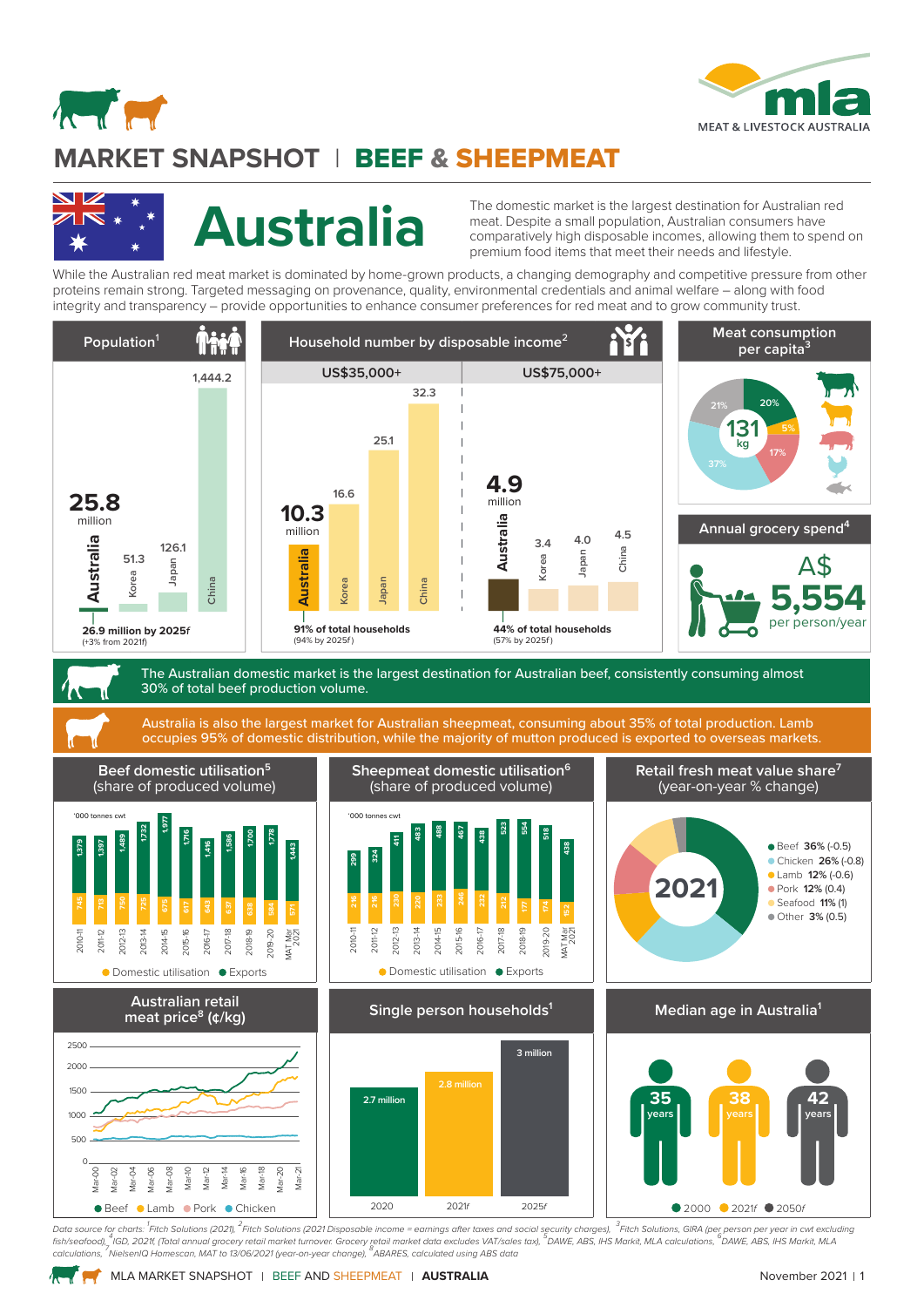

## **CONSUMERS**

- Australian consumer demand for beef is impacted by many factors such as demographic shifts, personal financial situations and changes in attitudes and beliefs towards food – influenced by family, friends and both social and mainstream media.
- The overall awareness and purchase rate of beef is high amongst Australians. It is the number one 'top of mind' protein type, more than twice that of chicken and four times that of pork *(Source: Kantar Brand Funnels report Q4 2020)*. Beef is the largest animal protein type ranked by value in retail outlets. In addition, compared to the pre-COVID-19 fiscal year of 2018–19, beef is the largest contributor to the growth in absolute value of total fresh meat over the last two years *(MAT to Jun 2021 vs. MAT to Jun 2019; Source: NielsenIQ Homescan Jun 2021)*.

#### **Protein image profiles**

|                      | Beef | Lamb | Chicken | Pork | Seafood |
|----------------------|------|------|---------|------|---------|
| Easy everyday        |      |      |         |      |         |
| Goodness             |      |      |         |      |         |
| A little bit special |      |      |         |      |         |

*Source: MLA Domestic Consumer Tracker Australia, 2020.* \* Tick = Area of strength vs other proteins

- Beef's strengths are around its perception of being a 'trusted quality' product and as 'the greatest meat'. It is also perceived as a better proposition for 'suitable for everyday meals' when compared to other proteins such as lamb, seafood and pork, but is behind chicken on this measure *(Source: MLA Domestic Consumer Tracker Australia, 2020)*.
- Since 2020 cooking at home has increased, related to new living and working arrangements as a result of the COVID-19 pandemic. This presents an opportunity to increase the appeal of beef by reinforcing quick, easy and convenient ways to prepare everyday healthy meals, thereby boosting consumers' confidence in preparing beef *(Source: MLA Domestic Consumer Tracker Australia, 2020)*.

## **FOODSERVICE**

- The Australian foodservice industry was valued around A\$76 billion in 2019, with 25% of its value calculated to have been lost as a result of the negative impacts of the COVID-19 pandemic in 2020 *(Source: GlobalData Foodservice Intelligence Centre)*.
- Beef has been, and continues to be, the number one largest fresh meat protein consumed through foodservice in value terms pre- and post-COVID-19. However, beef's share in foodservice is under threat from lower-cost proteins such as chicken and pork.
- Commercial restaurants contribute to the majority value of the total foodservice industry, with less than 10% of beef consumed through the foodservice channel going through noncommercial restaurants.
- Delivery has become more important, however, it has not offset the loss of on-premises sales. Take-away sales accounted for 31% of the value share of total foodservice sales in 2020, significantly increasing from 23% in 2019. However, it is estimated that value share will soften in 2021 to 28% *(Source: GlobalData Foodservice Intelligence Centre)*.



- When consumers shop for fresh meat, the top three factors influencing their decisions are related to freshness, price and easiness to prepare *(Source: Koji Shopper Research 2019)*.
- Despite declines in domestic volume consumption of beef over the past two decades, Australia remains one of the world's largest consumers of the protein, with per capita consumption sitting well above the global average.

#### **Top factors influencing shopper meat decision-making**



*Source: Koji Shopper Research 2019. Note: only top 10 factors displayed.*

#### **Beef consumption per capita**



*Source: Fitch Solutions; OECD.*



• The top three drivers for eating out are: 'convenience', 'variety' and 'hard to recreate at home' *(Source: GlobalData Consumer Survey Q2 2021)*, with consumer needs for hygiene and value outweighing others like connectivity and shareability. It will take some time to reach a new balance.

#### **Foodservice value sales by channel**



*Source: GlobalData*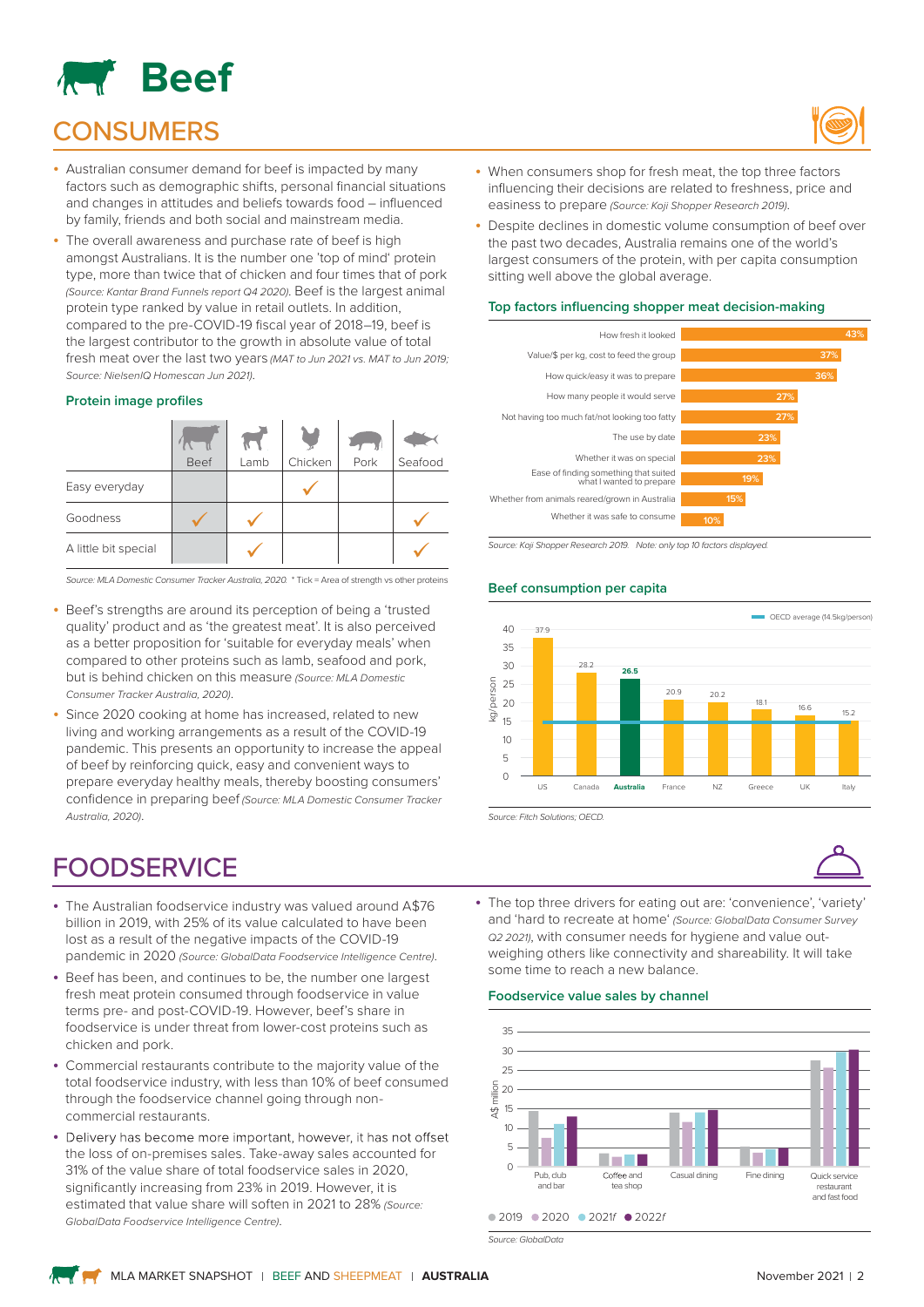## RETAIL



- Total fresh meat is the largest supermarket category (excluding liquor and tobacco) and plays a key role in driving store traffic and store loyalty *(Source: NielsenIQ Homescan)*.
- Beef held the highest share of retail sales of any meat in the 12 months to June 2021, with around a 36% share of fresh meat sales (by value) *(Source: NielsenIQ Homesan)*.
- Beef is a critical product for retailers. The average grocery basket is typically worth A\$38, but this jumps to around A\$85 when the basket includes beef *(Source: NielsenIQ Homesan)*.

#### **Grocery retail sales by channel**



- *Source: IGD*
- Retailers are responding to changing consumer needs in the context of COVID-19. Newly constrained shoppers – those who have experienced worsening income/financial situations – are driving spending shifts. On the other hand, the insulated shoppers – those who have a similar or even improved financial situation – do not feel the need to watch what they spend. For insulated shoppers, many of them are prepared to spend more on premium products and cuts for a treat, as they curtail their usual spending on restaurants, travel and leisure.
- Retailers continue to seek category differentiation by leveraging attributes such as local provenance and sustainability. An example of this is the growth in premium products seen across the retail market. Premium cuts and healthier options of red meat are experiencing growth ahead of the total category. This has been balanced with retailers introducing more affordable value offerings with fixed price packaging, bulk and smaller pack sizes *(Source: NielsenIQ Homescan)*.
- The Australian grocery market is highly concentrated by global standards, with the two biggest retailers making up around 60% of the market. During the COVID-19 outbreak in 2020, local channels took an increasing share from the big supermarkets. However, in 2021 the split has returned to the typical share balance seen with the large supermarkets and butchers in 2019 *(Source: NielsenIQ Homescan MAT to Jun 2021)*.
- 81.7% of fresh meat is sold in supermarkets, predominantly Woolworths and Coles, with butchers making up the other 18.3%. Compared to 2020, sales through butchers declined by 1%, returning to 2019 levels *(Source: NielsenIQ Homescan MAT to Jun 2021)*.

#### **Place of fresh meat purchase by average customer spend and market share**

|                                 | Purchase value %<br>share of trade 52w | A\$ value per<br>occasion 52w |
|---------------------------------|----------------------------------------|-------------------------------|
| <b>Total Australia</b>          | 100%                                   | 21.9                          |
| <b>Total Aust. supermarkets</b> | 81.7%                                  | 20                            |
| Aust. non supermarkets          | 18.3%                                  | 37.8                          |

*Source: NielsenIQ Homescan MAT to Jun 2021, w = weeks. Value in A\$.*

- **Woolworths:** Grocery sales were worth A\$51.4 billion in 2020 and are forecast to be A\$53.6 billion in 2022 *(Source: IGD)*.
- **Coles:** Grocery sales were worth A\$37.4 billion in 2020 and are forecast to be A\$38.8 billion in 2022 *(Source: IGD)*.
- **Metcash affiliated grocery:** Food sales totalled A\$8.3 billlion in 2020–21, coming from its total of 1,641 supermarkets and convenience stores *(Source: IGD)*.
- **Aldi:** Grocery sales were worth A\$11 billion in 2020. Above average growth has continued, at 7.6% CAGR 2020–22, which is expected to reach around A\$12.8 billion in 2022. The chain is also forecast to operate 605 stores by 2022, increasing from 560 stores in 2020 *(Source: IGD)*.
- **Costco:** Grocery sales were A\$2.3 billion in 2020 and with sales expected to continue to grow, are forecast to be A\$2.5 billion in 2022 *(Source: IGD)*.

#### **Grocery retail sales by value**



• There is a growing food box meal kit trend in Australia (such as Hello Fresh and Marley Spoon). These generally include portioned ingredients and simple recipes that allow consumers to quickly create their meal. For the year ending September 2021, it grew 27.3% in sales value versus the year prior and reached a penetration of 14.8% of Australian households *(Source: NielsenIQ Homescan)*.

#### **The changing face of retail**

The retail sector in Australia is expected to undergo significant change in the near future. The rapid increase in sales for Woolworths and Coles through their online channels, and localism trends are creating opportunities for smaller retailers like local butchers. Emerging health trends and local sourcing are also two growing trends that are becoming more important to consumers.